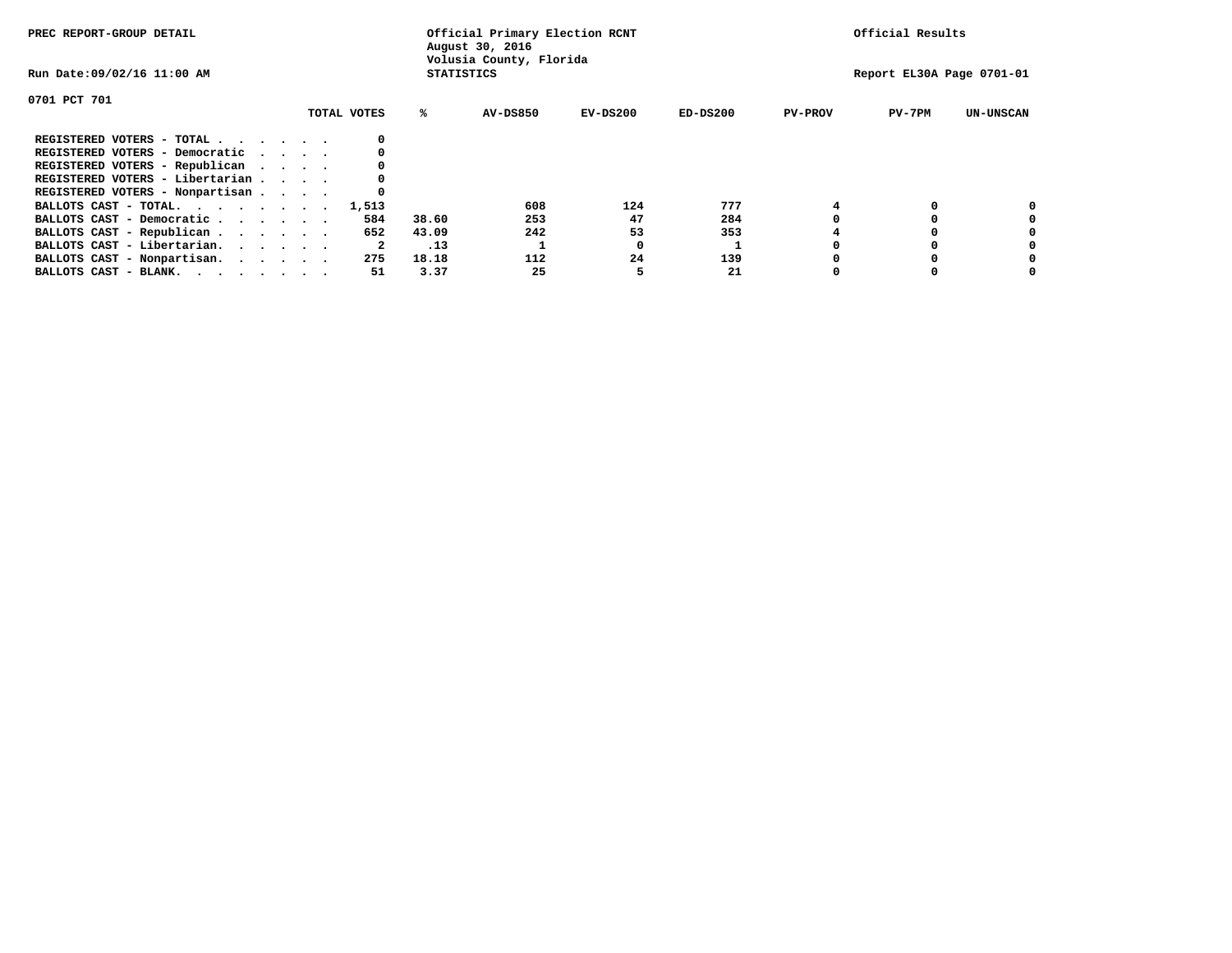| PREC REPORT-GROUP DETAIL                                               |             | Official Primary Election RCNT<br>August 30, 2016 |                 |                                        |            | Official Results |        |                           |  |  |
|------------------------------------------------------------------------|-------------|---------------------------------------------------|-----------------|----------------------------------------|------------|------------------|--------|---------------------------|--|--|
| Run Date: 09/02/16 11:00 AM                                            |             |                                                   |                 | Volusia County, Florida<br>Nonpartisan |            |                  |        | Report EL30A Page 0701-02 |  |  |
| 0701 PCT 701                                                           |             |                                                   |                 |                                        |            |                  |        |                           |  |  |
|                                                                        | TOTAL VOTES | ℁                                                 | <b>AV-DS850</b> | $EV-DS200$                             | $ED-DS200$ | <b>PV-PROV</b>   | PV-7PM | <b>UN-UNSCAN</b>          |  |  |
| South Daytona Mayor South Daytona<br>(VOTE FOR) 1                      |             |                                                   |                 |                                        |            |                  |        |                           |  |  |
| William (Bill) Hall $\cdot \cdot \cdot \cdot \cdot \cdot \cdot$        | 728         | 49.79                                             | 297             | 59                                     | 371        |                  |        | 0                         |  |  |
| George F. Locke III                                                    | 734         | 50.21                                             | 286             | 60                                     | 385        |                  |        | 0                         |  |  |
| Over Votes                                                             | 0           |                                                   | 0               |                                        | 0          |                  |        | 0                         |  |  |
| Under Votes, $\cdot$ , $\cdot$ , $\cdot$ , $\cdot$ , $\cdot$ , $\cdot$ | 51          |                                                   | 25              |                                        | 21         |                  |        |                           |  |  |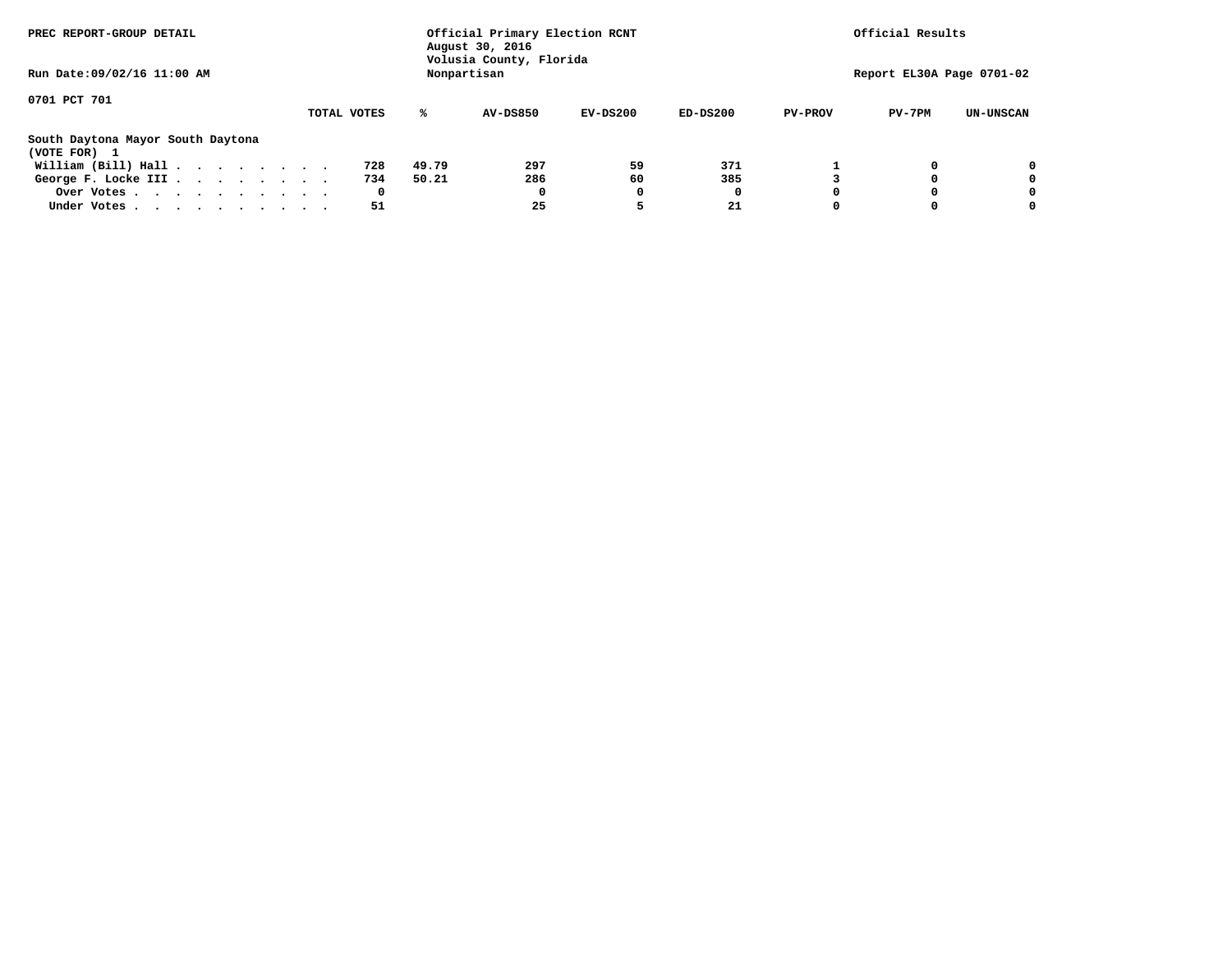| PREC REPORT-GROUP DETAIL<br>Run Date:09/02/16 11:00 AM                                                                                                              |             | Official Primary Election RCNT<br>August 30, 2016<br>Volusia County, Florida<br><b>STATISTICS</b> |          |            |                | Official Results<br>Report EL30A Page 0703-01 |                  |  |  |
|---------------------------------------------------------------------------------------------------------------------------------------------------------------------|-------------|---------------------------------------------------------------------------------------------------|----------|------------|----------------|-----------------------------------------------|------------------|--|--|
| 0703 PCT 703                                                                                                                                                        | TOTAL VOTES | AV-DS850<br>%ะ                                                                                    | EV-DS200 | $ED-DS200$ | <b>PV-PROV</b> | PV-7PM                                        | <b>UN-UNSCAN</b> |  |  |
| REGISTERED VOTERS - TOTAL<br>REGISTERED VOTERS - Democratic<br>REGISTERED VOTERS - Republican<br>REGISTERED VOTERS - Libertarian<br>REGISTERED VOTERS - Nonpartisan |             |                                                                                                   |          |            |                |                                               |                  |  |  |
| BALLOTS CAST - TOTAL.                                                                                                                                               | 1,184       | 471                                                                                               | 97       | 615        |                |                                               |                  |  |  |
| BALLOTS CAST - Democratic                                                                                                                                           | 466         | 39.36<br>178                                                                                      | 46       | 242        |                |                                               |                  |  |  |
| BALLOTS CAST - Republican                                                                                                                                           | 513         | 43.33<br>208                                                                                      | 41       | 263        |                |                                               |                  |  |  |
| BALLOTS CAST - Libertarian.                                                                                                                                         |             | .08                                                                                               |          | $\Omega$   |                |                                               |                  |  |  |
| BALLOTS CAST - Nonpartisan.                                                                                                                                         | 204         | 84<br>17.23                                                                                       | 10       | 110        |                |                                               |                  |  |  |
| BALLOTS CAST - BLANK.                                                                                                                                               | 40          | 20<br>3.38                                                                                        |          | 16         | o              |                                               |                  |  |  |